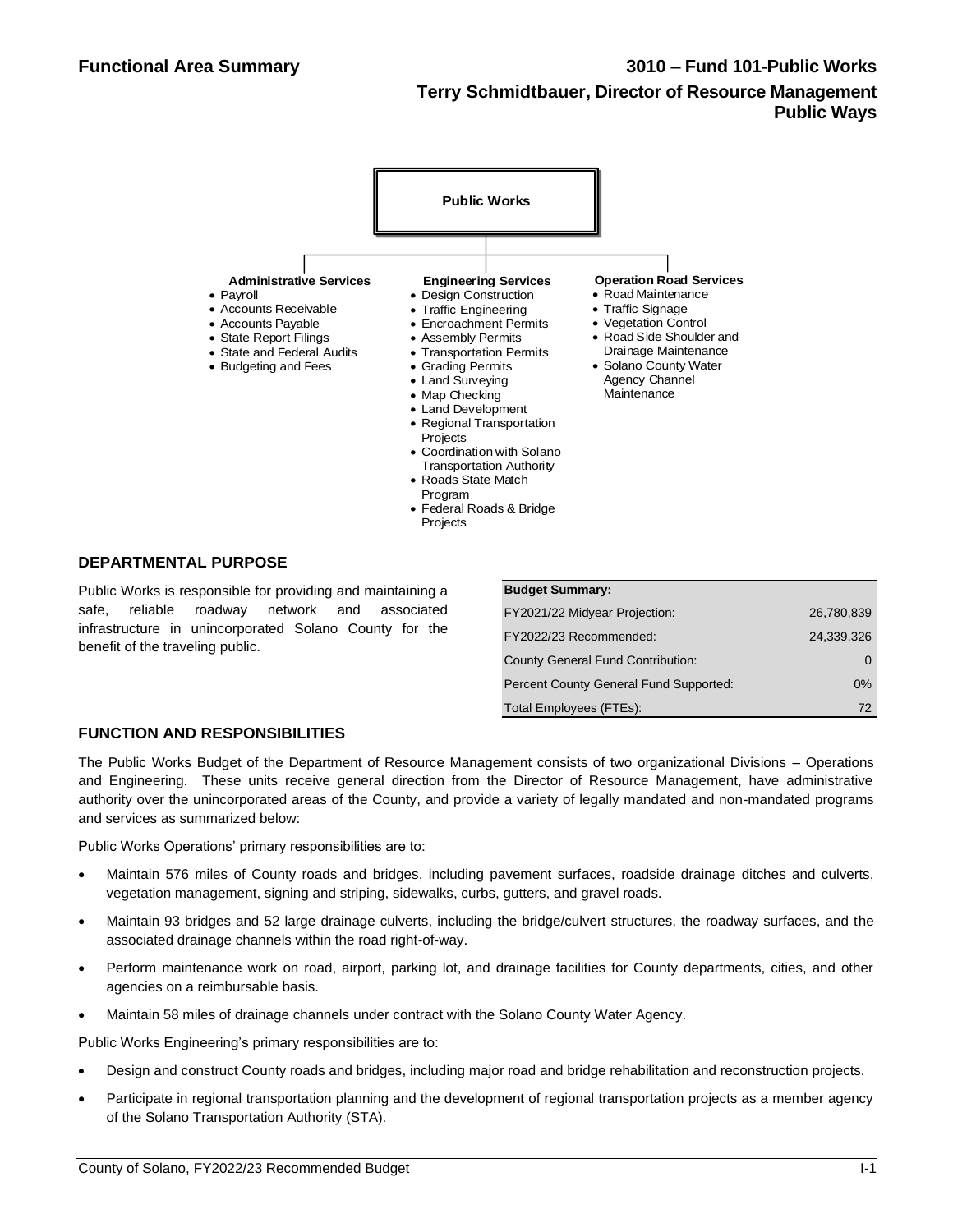- Provide traffic engineering services, including traffic orders and signage.
- Issue various permits, including transportation, encroachment, grading and assembly permits.
- Provide engineering, surveying and construction work on road, bridges, parking lot, and drainage facilities for County departments, cities, and other agencies on a reimbursable basis.
- Contract with local contractors to maintain Solano County's three traffic signals.
- Contract with PG&E and local contractors to maintain Solano County's 590 existing streetlights and install additional lights as needed. Costs are reimbursed from the Consolidated County Service Area budget.
- Administer the County's storm water pollution prevention program.

#### Federal Roads & Bridge Projects:

Public Works Engineering uses federal funds to pay for the replacement and rehabilitation of deficient bridges, the paving of federally eligible roads, and the construction of road improvement projects. The funds come from a variety of federal programs and reimburse the County for project costs at a rate ranging from 80 to 100 percent, depending on the specific program.

#### Administrative Support:

Administration supports the Division by handling incoming phone calls and inquiries, accounting, budgeting, payroll, recordkeeping, inventory, fees, State reporting, State and Federal audits, imaging processing and retention schedules, and data processing information system operations.

#### **SIGNIFICANT CHALLENGES AND ACCOMPLISHMENTS**

#### Challenges:

- Workload demands increased while staffing levels were maintained at prior year levels. In addition, COVID-19 workplace protocols impacted all divisions, but especially Operations crews as they must maintain minimum staffing levels to work on the roadways. Improvements in systems for addressing potential grading violations and tracking new Pyrethroid Management related program impacts required focused efforts by staff that impacted other responsibilities. A competitive job market also contributed to on-going vacancies despite recruitment efforts, especially for higher level positions. The Department will continue to evaluate staffing levels to meet increased demands. The Department is also establishing a Public Works Annual Work Plan process to review annual goals, priorities, and resources to enhance service to the public.
- The Road Fund saw a \$1 million decrease in Gas Tax revenues from the prior year due to reduction in gas consumption during the COVID pandemic. A pavement overlay project and curve improvements on Foothill Drive were deferred to FY2022/23 to adjust for this unanticipated drop in revenue.
- Completion of repair and cleanup work from the LNU Lightning Complex Fire continued to impact staffing and resources. This included culvert repairs, replacing guardrail, and removing more hazardous trees. The Department continues to work to secure reimbursement from FEMA, the Federal Highway Administration, and insurance for these costs.
- The cleanup of illegally dumped roadside solid waste continues to impact the Road Fund and the availability of road crews to perform other road repair and maintenance projects. Over the past four years, the cost to Public Works has more than doubled, with an annual cost of approximately \$275,000. The Resource Management Department is collaborating across its Divisions and with the Sheriff's Office to address this issue, including more robust investigation and enforcement of illegal dumping. The required time commitment to collect and dispose of roadside solid waste led to the formation of an illegal dumping crew in FY2019/20 to address the problem countywide. An increasing number of homeless encampments require additional staff training and personal protective equipment. One of the biggest cleanup challenges Public Works faces is an increase in abandoned boats, travel trailers, and recreational vehicles in the County's right-of-way. Public Works crews also partner with Integrated Waste Management staff within the Department and other providers to recycle items and reduce the amount of waste sent to disposal at the landfill.
- Securing funding to rehabilitate and reconstruct the County's aging bridges is becoming more of a challenge. The federal bridge funding system is oversubscribed, with increased competition for funding. In addition, new roadside barrier standards make rehabilitating historic bridges more challenging. The County will continue to work with Caltrans to move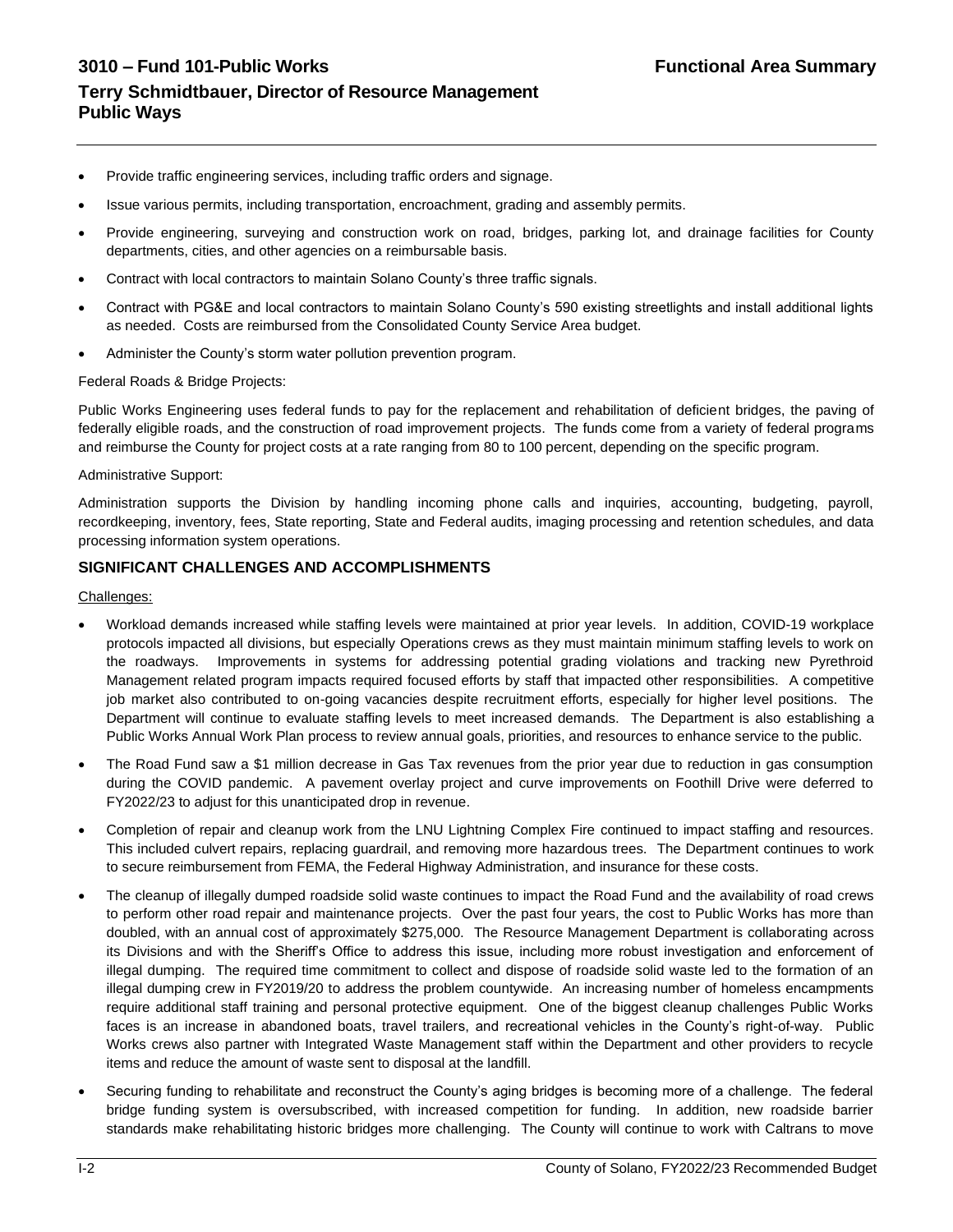forward with the Stevenson Road Bridge project and will work to secure funding for Bunker Station Road Bridge. The Main Prairie Road Bridge is now included in Caltran's funding plan for a future fiscal year, and all are included in the Public Works Capital Improvement Plan.

#### Accomplishments:

- Solano County maintained a pavement condition index of 79, which is an average of the County's road pavement conditions. This ranking places Solano County roads in the "very good" category and among the highest ranked jurisdictions in the Bay Area.
- To mitigate the drop in Gas Tax revenue, the Department sought additional grants from regional agencies and State funding sources. The Department secured approximately \$524,000 in competitive grants for FY2022/23 projects from Yolo Solano Air Quality Management District, State Transportation Development Act funds, and State Highway Safety Improvement Program funds.
- Public Works Engineering worked to complete a significant number of road improvement projects including sidewalk installations in the unincorporated Vallejo area, intersection realignment at Farrell and Gibson Canyon Roads, widening and full depth reclamation on Lake Herman Road, and office improvements at the Rio Vista Corporation Yard.
- Public Works began design and public outreach for the Benicia Road Complete Streets Project, estimated at \$2.5 million. The Project includes significant streetscape (bike/ped/transit) improvements between Lemon Street and Beach Street and received a \$134,000 Transportation Development Act grant for pedestrian improvements. Public Works will seek additional grant funds in FY2022/23 with scheduled construction bidding in the latter part of the fiscal year.

# **WORKLOAD INDICATORS**

- Road Operations chip-sealed a total of 42 miles on 17 County roads and performed surface repairs on 31 miles of roadway to extend the life of paved surfaces.
- Public Works responded to 1,481 illegal dump site locations within the public right-of-way that required removal/cleanup.
- Engineering staff completed work on five moderate to large sized road improvement projects including one project in joint coordination with the City of Vallejo.
- Engineering staff processed 245 encroachment permits, 25 grading permits, 431 single transportation permits, 92 annual transportation permits, 28 record of surveys, and 56 corner records.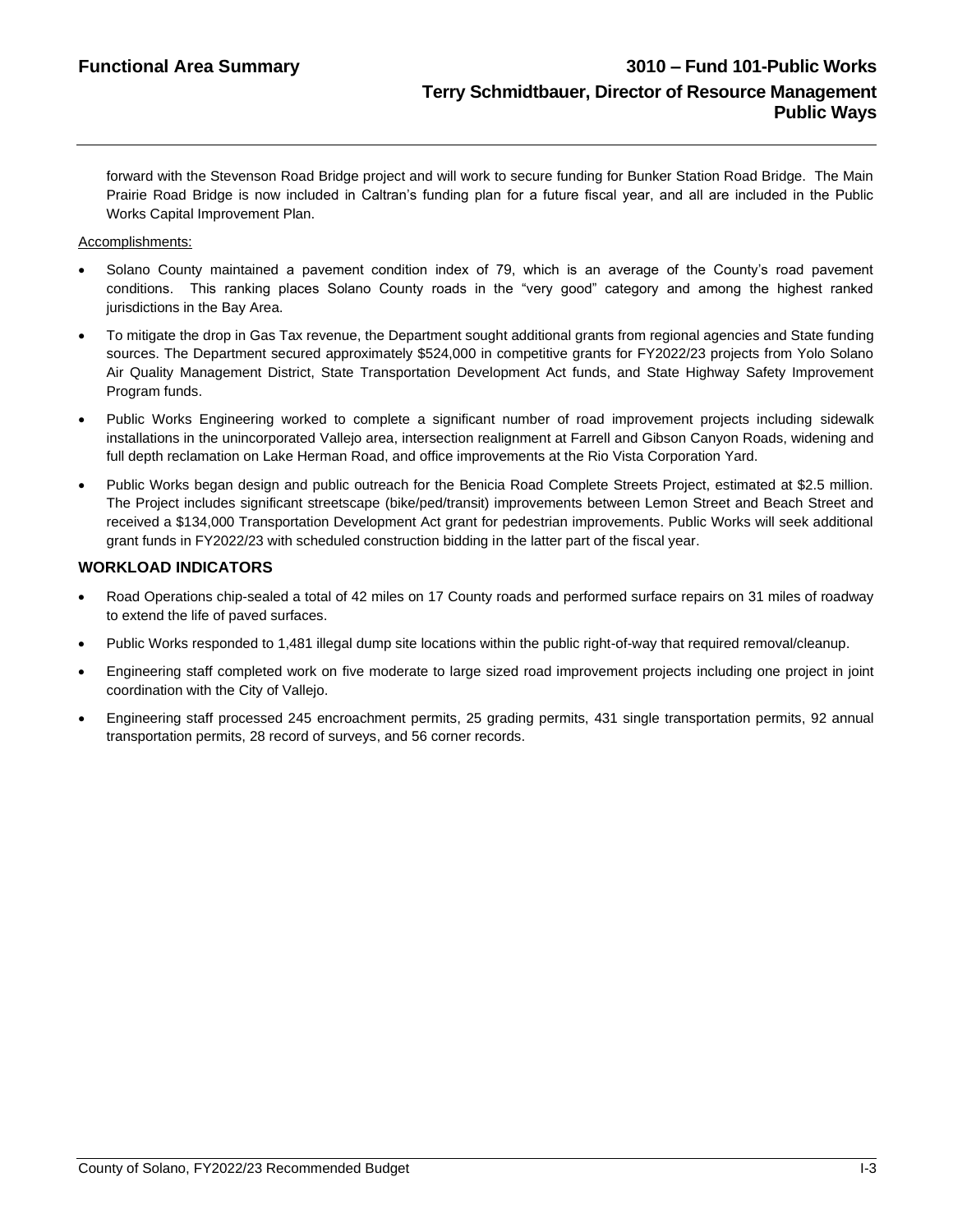# **3010 – Fund 101-Public Works Functional Area Summary Terry Schmidtbauer, Director of Resource Management Public Ways**

| <b>DETAIL BY REVENUE</b>       |                | 2021/22        |                    |                    |                |
|--------------------------------|----------------|----------------|--------------------|--------------------|----------------|
| <b>AND APPROPRIATION</b>       | 2020/21        | <b>ADOPTED</b> | 2022/23            | <b>ADOPTED TO</b>  | <b>PERCENT</b> |
| <b>FUNCTIONAL AREA</b>         | <b>ACTUAL</b>  | <b>BUDGET</b>  | <b>RECOMMENDED</b> | <b>RECOMMENDED</b> | <b>CHANGE</b>  |
|                                |                |                |                    |                    |                |
| <b>REVENUES</b>                |                |                |                    |                    |                |
| <b>ENGINEERING SERVICES</b>    | 3,796,319      | 9,655,360      | 7,194,700          | (2,460,660)        | (25.5%)        |
| OPERATION ROAD SERVICES        | 1,279,333      | 1,206,893      | 1,403,406          | 196,513            | 16.3%          |
| ADMINISTRATIVE SERVICES        | 17,105,306     | 19,399,989     | 21,643,882         | 2,243,893          | 11.6%          |
| <b>TOTAL REVENUES</b>          | 22,180,958     | 30,262,242     | 30,241,988         | (20, 254)          | $(0.1\%)$      |
| <b>APPROPRIATIONS</b>          |                |                |                    |                    |                |
| <b>ENGINEERING SERVICES</b>    | 15,704,588     | 14,861,500     | 11,374,361         | (3,487,139)        | (23.5%)        |
| OPERATION ROAD SERVICES        | 9,368,577      | 10,220,584     | 10,843,327         | 622,743            | 6.1%           |
| <b>ADMINISTRATIVE SERVICES</b> | 2,350,109      | 2,061,459      | 2,121,638          | 60,179             | 2.9%           |
| <b>TOTAL APPROPRIATIONS</b>    | 27,423,274     | 27, 143, 543   | 24,339,326         | (2,804,217)        | $(10.3\%)$     |
| <b>NET CHANGE</b>              |                |                |                    |                    |                |
| <b>ENGINEERING SERVICES</b>    | 11,908,268     | 5,206,140      | 4,179,661          | (1,026,479)        | (19.7%)        |
| OPERATION ROAD SERVICES        | 8,089,244      | 9,013,691      | 9,439,921          | 426,230            | 4.7%           |
| <b>ADMINISTRATIVE SERVICES</b> | (14, 755, 197) | (17, 338, 530) | (19, 522, 244)     | (2, 183, 714)      | 12.6%          |
| <b>NET CHANGE</b>              | 5,242,315      | (3, 118, 699)  | (5,902,662)        | (2,783,963)        | 89.3%          |
| <b>STAFFING</b>                |                |                |                    |                    |                |
| <b>ENGINEERING SERVICES</b>    | 21             | 21             | 21                 | 0                  | 0.0%           |
| OPERATION ROAD SERVICES        | 45             | 45             | 46                 | 1                  | 2.2%           |
| <b>ADMINISTRATIVE SERVICES</b> | 5              | 5              | 5                  | 0                  | 0.0%           |
| <b>TOTAL STAFFING</b>          | 71             | 71             | 72                 | 1                  | 1.4%           |

# **DEPARTMENTAL BUDGET SUMMARY**

The Recommended Budget represents a decrease of \$20,254 or 0.1% in revenues and a decrease of \$2,804,217 or 10.3% in appropriations when compared to the FY2021/22 Adopted Budget. As a result, the Net Road Fund Cost is decreased by \$2,783,963 or 89.3%, and the Net Road Fund Balance is increased by \$5,902,662.

#### Primary Funding Sources

The primary funding sources for Public Works are the Highway Users Tax Account (HUTA) commonly referred to as the gas tax, the Road Repair and Accountability Act (SB 1), and property taxes.

HUTA - There are two components of HUTA, often referred to as old HUTA and new HUTA. Old HUTA consists of Solano County's portion of the federal gas tax which was established at 18 cents per gallon in 1995. Due to the passage of SB 1, inflationary adjustments to this rate have increased HUTA funding significantly over the last three years. New HUTA represents Solano County's portion of the State's gas tax established in 2010, which prior to SB 1 was indexed on the price of gas and included an inflation factor. However, effective July 1, 2019, SB 1 eliminated the annual rate adjustment and reset the rate to July 1, 2010 levels, or 17.3 cents per gallon. This is a significant increase over the FY2018/19 rate of 11.7 cents per gallon. HUTA funding is increasing by \$1.1 million in FY2022/23, resulting in total HUTA funding of \$11.3 million.

SB 1 - Passed into law in 2017, the Road Repair and Accountability Act, also known as SB 1, provided new revenues for maintenance, repairs, and safety improvements on California's roadways. Local agencies began receiving funding in early 2018, and the County is anticipating a \$1.2 million increase in revenue in FY2022/23 from the Road Maintenance and Rehabilitation Account (RMRA) for a total of \$8.8 million.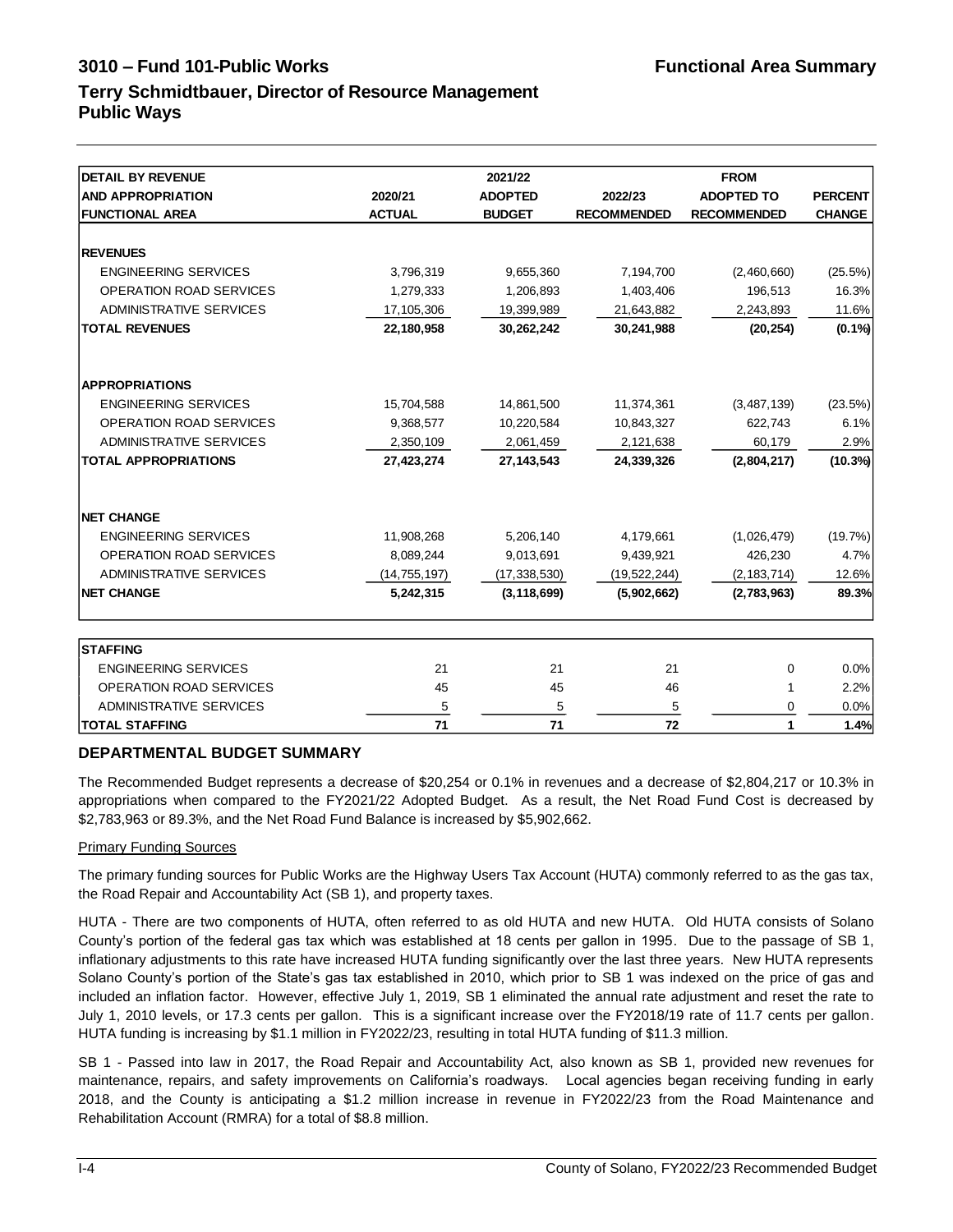In addition, Public Works will receive \$1.2 million in property taxes in FY2022/23 and \$3.6 million in federal funding on a project specific reimbursement basis.

The Recommended Budget includes a \$20,254 or 0.1% decrease in revenues primarily due to the following:

- Taxes are projected to decrease by \$18,401 per Auditor-Controller projections.
- Licenses and Permits are projected to decrease by \$1,801 as a net result of reductions in anticipated zoning permit revenues.
- Intergovernmental Revenues is projected to increase by \$649,481 primarily due to:
	- HUTA revenues are projected to increase by \$1,143,743 and SB 1 revenues are projected to increase by \$1,193,403.
	- Federal Other is projected to decrease by \$1,000,000 for a federal Solano Transportation Authority grant that was applied for in FY2021/22, but not awarded.
	- Federal Construction reimbursement is projected to decrease by \$899,553. Federal Highway Administration reimbursement totals \$3,639,700 for FY2022/23 for the Farm to Market Phase 3 and Midway Road Overlay projects.
	- State Other is projected to increase by \$80,000 for Highway Safety Improvement Program (HSIP) funding of the RTIF Safety Improvement/Rockville Park/Pedestrian Improvement project.
	- Other Governmental Agencies revenue is projected to increase by \$292,397. Total revenue from other government agencies for FY2022/23 totals \$1,324,000 for the following projects:
		- o Benicia Road Improvement Project funded by Transportation Development Act (TDA) \$134,000.
		- o Winters Road Improvements funded by Yolo Solano Air Quality Management District \$140,000.
		- o RTIF Safety Improvement/Rockville Park/Pedestrian Improvement project, funded by:
			- Regional Transportation Improvement Funds (RTIF) \$300,000.
			- Solano Transportation Authority TDA \$300,000.
			- City of Fairfield \$150,000.
		- o Foothill Road Safety Improvements funded by RTIF Funds \$200,000.
		- $\circ$  Rio Vista Corporation Yard Improvements funded by Public Facilities Fees \$100,000.
- Charges for Services is projected to increase by \$69,605 primarily due to:
	- \$98,900 increase in Services Provided to outside agencies due primarily to reimbursement from the City of Vacaville and the City of Fairfield for chip sealing their roads.
	- \$25,000 decreased reimbursement from Environmental Health for litter pick-up.
	- \$13,578 decrease in services provided to other County departments due primarily to a decrease in staff time spent on the County Consolidated Lighting District.
	- \$9,295 increase for administrative and accounting services provided to other Resource Management departments.
- Miscellaneous Revenues is decreasing by \$20,500 primarily due to less anticipated insurance reimbursement for damaged roads and guardrails.
- Other Financing Sources is projected to decrease by \$615,000 due to a \$750,000 decrease in Operating Transfers-In as there are no planned road projects in English Hills or the Recology landfill area, offset by an increase of \$135,000 in Sale of Nontaxable Fixed Assets due to selling heavy equipment at auction.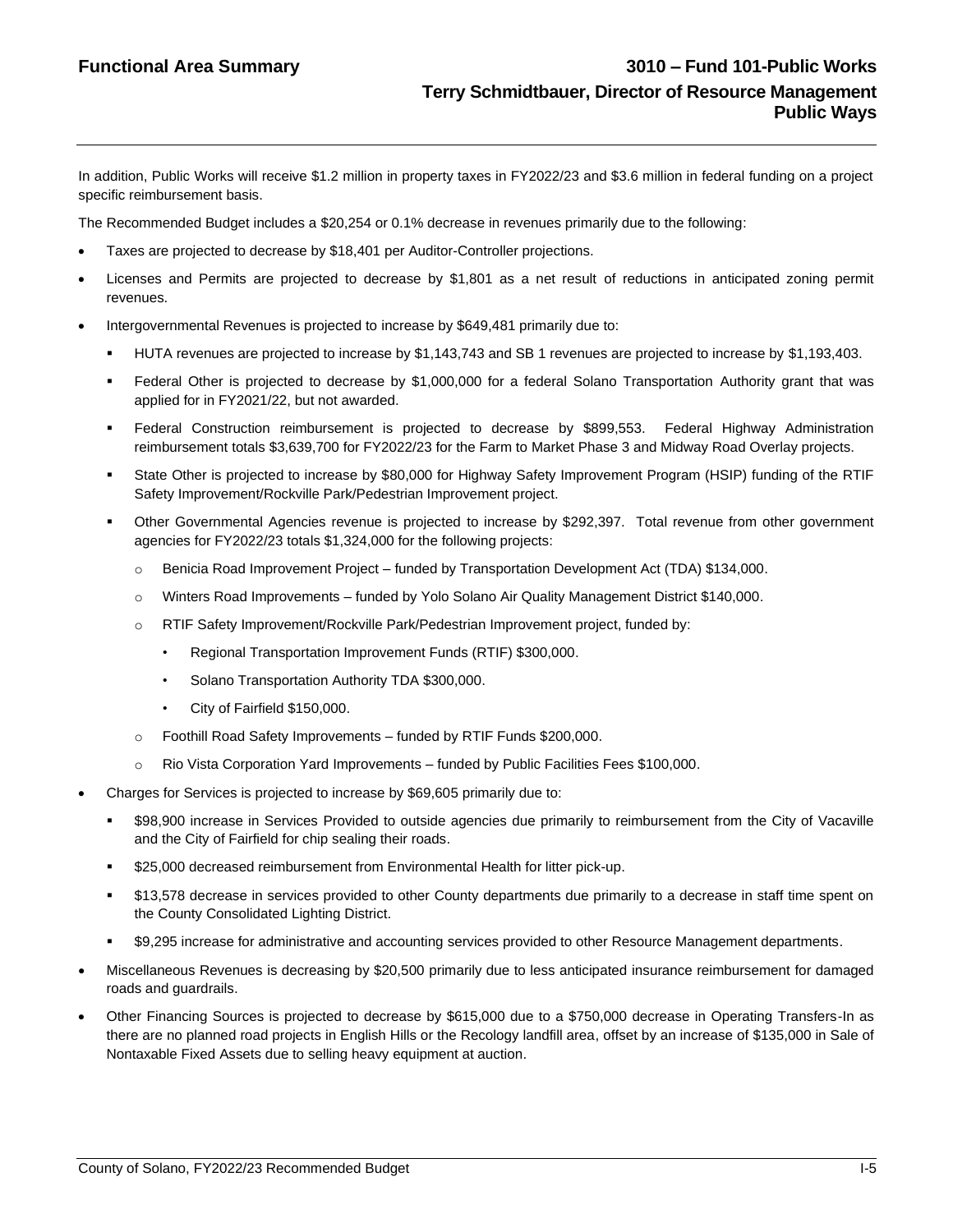#### **Primary Costs**

The Recommended Budget includes a \$2,804,217 or 10.3% decrease in appropriations due to the following:

- Salaries and Employee Benefits are projected to increase by a net of \$453,004 which includes \$143,500 for a proposed Public Works Maintenance Worker Lead position to provide additional supervision and coordination of projects and oversight of staff on the jobsite. The remaining \$309,500 increase is the combination of increased wages included in existing bargaining agreements, and other increases in CalPERS Retirement costs and insurance rates, offset by a decrease in Accrued Leave Payoff primarily due to no known retirements, and a decrease in Workman's Compensation and Unemployment Insurance.
- Services and Supplies are projected to decrease by \$2,424,771 due primarily to a decrease in road maintenance contract costs, along with increases and decreases in various operational expenditures. This includes decreases in telephone services costs, building maintenance, fees and permits, controlled assets, software subscriptions, utilities, and water. These decreases are partially offset by increases in GIS costs for Central Data Processing, County Garage Service to operate the Department's vehicles and heavy equipment, equipment maintenance, software maintenance and support, materials and supplies, moving, freight and towing costs.
- Fixed Assets of \$8,077,500 reflect a net decrease of \$513,000 primarily due to decreases to Construction in Progress attributed to improvements on Benicia Road, Foothill Drive, Cantelow and culvert replacements, Foothill Road Safety Improvements, Winters Road Improvements, RTIF safety improvements, and decreases to buildings and improvements and land acquisition costs, offset by increases for heavy equipment necessary for road maintenance activities.

#### **Contracts**

The FY2022/23 Recommended Budget includes a total of \$7,224,500 or 29.7% in contracted services which includes the following significant contracts:

- \$2,500,000 for Benicia Road Improvements.
- \$1,200,000 for Cantelow Culvert Replacement.
- \$1,100,000 for RTIF Safety Improvements.
- \$1,000,000 for Foothill Drive Safety Improvements.
- \$800,000 for Winters Road Improvements.
- \$260,000 for On-Call Guardrail Repair.
- \$250,000 for Consultant contracts to assist on projects.

#### Fixed Assets

The FY2022/23 Recommended Budget includes a total of \$1,378,000 in fixed assets which includes the following:

- \$400,000 Paint Striper for roadway striping maintenance and installation.
- \$230,000 Excavator for moving dirt and materials.
- \$220,000 Water Truck for vegetation management and dust suppression.
- \$175,000 Transport Truck to transport heavy equipment.
- \$140,000 Towable Sweepers to replace existing equipment beyond useful life.
- \$125,000 Pneumatic Roller for road construction activities.
- \$65,000 Mower Deck attachment for vegetation management.
- \$18,000 Vactor Truck Camera attachment for inspection, verification, and documentation of road conditions.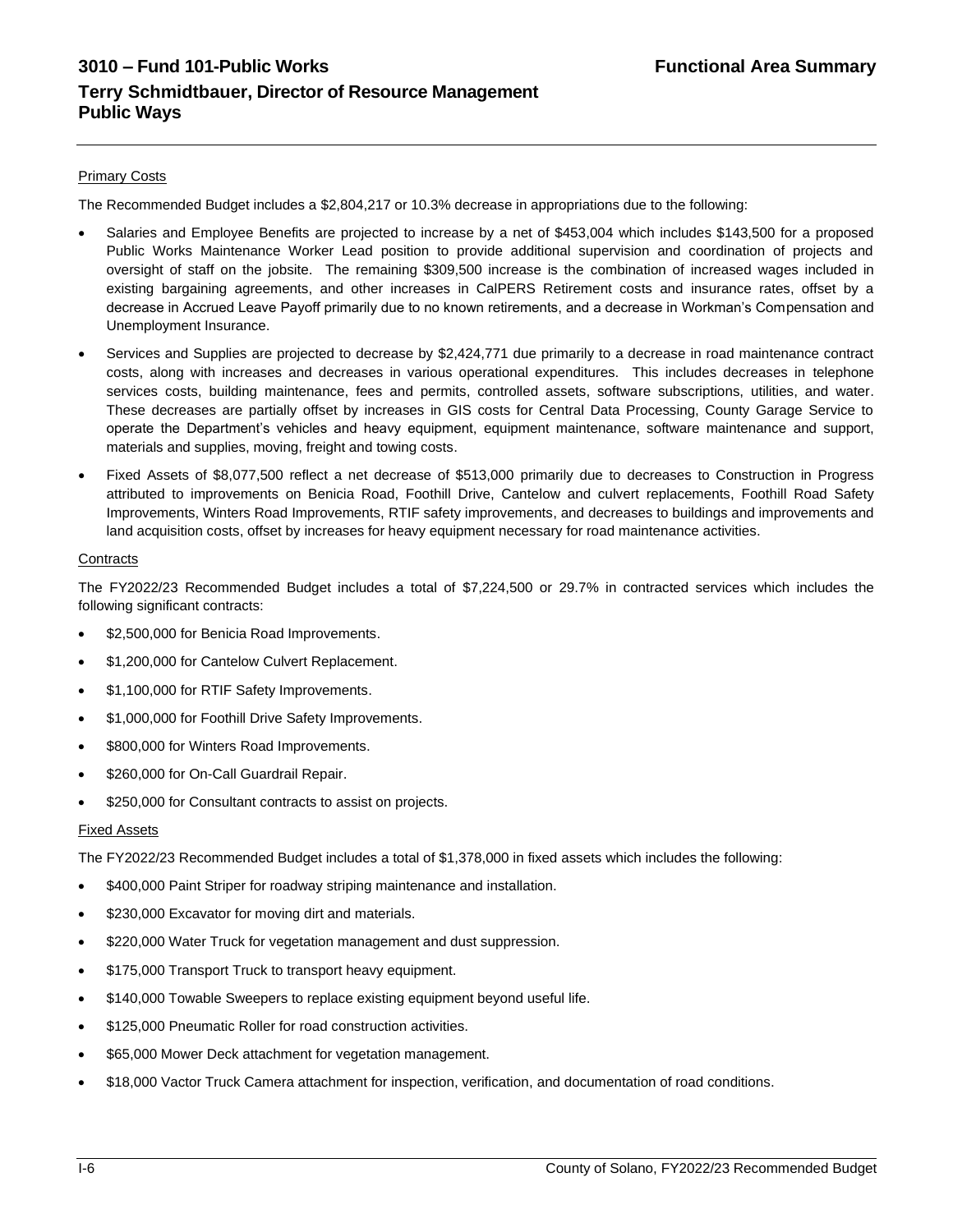- \$3,000 Auger Attachment for road construction activities.
- \$2,000 Skid Steer Attachment for road construction activities.

See related Budget Unit 9401 - Fund 101 Contingencies (refer to Contingencies section of the Budget).

#### **DEPARTMENT COMMENTS**

Due to the passage of the Road Repair and Accountability Act (SB 1), State revenue to the Road Fund has nearly doubled since FY2017/18. This has allowed the Department to significantly increase its project road work to address road maintenance and safety needs. While FY2021/22 experienced a decrease in HUTA revenue, initial estimates for FY2022/23 anticipate significant increases in funding as a result of post-pandemic economic activity, though such estimates could potentially be tempered by a stabilization or reduction in economic activity created by inflation and geopolitical uncertainties.

In addition to road and bridge repair, the County began focusing on its culvert system in FY2018/19, implementing the Culvert Inventory Project to establish a framework for inspecting and assessing the remaining life of concrete box culverts. The County has a large inventory of aging culverts that will need replacement, and this inspection and replacement process will aid in updating the County's culvert inventory.

Starting in FY2019/20, the Department began using GIS to take inventory of its culverts, bridges, roads, signs, streetlights, striping, and traffic signals by tracking their location, condition, size, material type, and age. This data is used to assist with infrastructure needs assessments, planning future projects, scheduling of traffic-related asset replacement, and real-time webbased road closure reporting. GIS is also being used to track illegal dumping locations, improving enforcement efforts by the Sheriff's Department.

Public Works owns corporation yards in Fairfield, Vacaville, Rio Vista, and Dixon. Installation of a modular trailer to replace the office space at the Rio Vista corporation yard, including new fencing, sidewalks, and driveway improvements, took place in FY2020/21. Buildings at the remaining corporation yards were constructed in the 1950s and 1960s and have not undergone major renovations since originally constructed. These aging facilities will need to be replaced or renovated in the near future. The Fairfield corporation yard also houses Fleet's heavy equipment shop. The Department is working through an assessment needs process to evaluate potential facility upgrades, consolidation, and relocation to determine short and long-term plans for these facilities.

The Department will continue to seek opportunities to collaborate with cities and regional agencies to pool resources to complete mutually beneficial projects. Such collaboration increases available funding for regional road projects, which attracts quality contractors and results in more competitive bids. In FY2021/22 the Department worked with several local agencies for regional projects, including improvements to Lake Herman Road, Rockville Road, and a Pedestrian Safety project in the Homeacres area of Vallejo.



# **SOURCE OF FUNDS USE OF FUNDS**



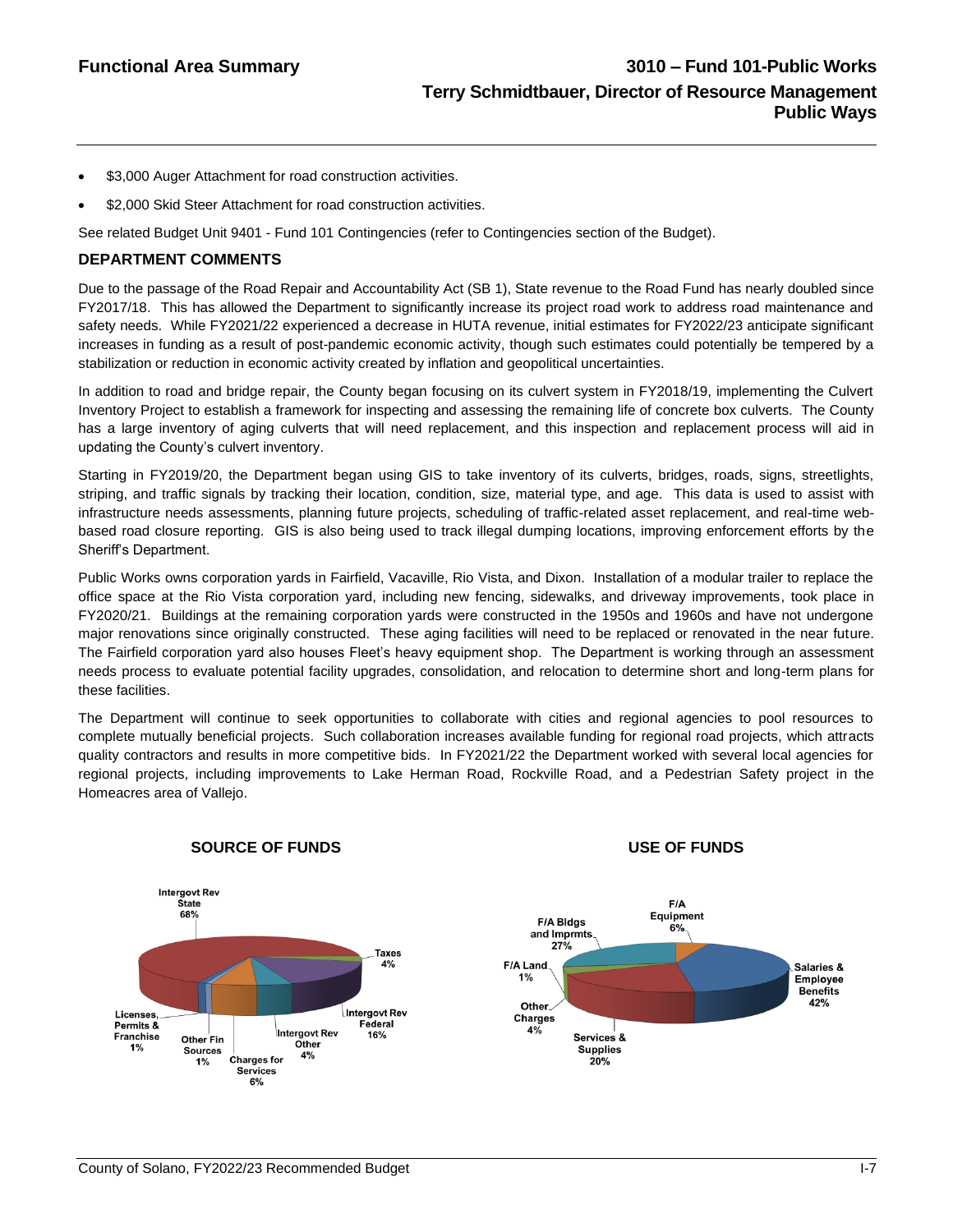# **Terry Schmidtbauer, Director of Resource Management Public Ways**

| <b>DETAIL BY REVENUE</b>           |               | 2021/22        |                    | <b>FROM</b>        |                |
|------------------------------------|---------------|----------------|--------------------|--------------------|----------------|
| <b>CATEGORY AND</b>                | 2020/21       | <b>ADOPTED</b> | 2022/23            | <b>ADOPTED TO</b>  | <b>PERCENT</b> |
| <b>APPROPRIATION CATEGORY</b>      | <b>ACTUAL</b> | <b>BUDGET</b>  | <b>RECOMMENDED</b> | <b>RECOMMENDED</b> | <b>CHANGE</b>  |
|                                    |               |                |                    |                    |                |
| <b>REVENUES</b>                    |               |                |                    |                    |                |
| <b>TAXES</b>                       | 1,131,507     | 1,174,065      | 1,155,664          | (18, 401)          | $(1.6\%)$      |
| LICENSES, PERMITS & FRANCHISE      | 334,582       | 301,801        | 300,000            | (1,801)            | $(0.6\%)$      |
| REVENUE FROM USE OF MONEY/PROP     | 145.855       | 210,654        | 127,016            | (83, 638)          | (39.7%)        |
| <b>INTERGOVERNMENTAL REV STATE</b> | 15,755,529    | 18, 182, 687   | 20,439,327         | 2,256,640          | 12.4%          |
| INTERGOVERNMENTAL REV FEDERAL      | 742.911       | 6,866,694      | 4,967,138          | (1,899,556)        | (27.7%)        |
| <b>INTERGOVERNMENTAL REV OTHER</b> | 2,161,681     | 1,031,603      | 1,324,000          | 292,397            | 28.3%          |
| <b>CHARGES FOR SERVICES</b>        | 1,621,584     | 1,605,738      | 1,675,343          | 69,605             | 4.3%           |
| <b>MISC REVENUE</b>                | 6,515         | 42,000         | 21,500             | (20, 500)          | $(48.8\%)$     |
| OTHER FINANCING SOURCES            | 280,795       | 847,000        | 232,000            | (615,000)          | (72.6%)        |
| <b>TOTAL REVENUES</b>              | 22,180,958    | 30,262,242     | 30,241,988         | (20, 254)          | $(0.1\%)$      |
| <b>APPROPRIATIONS</b>              |               |                |                    |                    |                |
| SALARIES AND EMPLOYEE BENEFITS     | 8,593,221     | 9,799,777      | 10,252,781         | 453,004            | 4.6%           |
| <b>SERVICES AND SUPPLIES</b>       | 9,074,759     | 7,269,478      | 4,844,707          | (2, 424, 771)      | $(33.4\%)$     |
| OTHER CHARGES                      | 1,838,174     | 1,372,040      | 1,067,326          | (304, 714)         | $(22.2\%)$     |
| <b>F/A LAND</b>                    | $\Omega$      | 119,000        | 99,000             | (20,000)           | $(16.8\%)$     |
| <b>F/A INFRASTRUCTURE</b>          | 65.646        | 0              | $\Omega$           | $\Omega$           | 0.0%           |
| <b>F/A BLDGS AND IMPRMTS</b>       | 6,687,282     | 7,325,000      | 6,600,000          | (725,000)          | $(9.9\%)$      |
| <b>F/A EQUIPMENT</b>               | 943,258       | 1,146,500      | 1,378,500          | 232,000            | 20.2%          |
| OTHER FINANCING USES               | 220,933       | 111,748        | 97,012             | (14, 736)          | $(13.2\%)$     |
| <b>TOTAL APPROPRIATIONS</b>        | 27,423,274    | 27, 143, 543   | 24,339,326         | (2,804,217)        | $(10.3\%)$     |
| <b>INET CHANGE</b>                 | 5,242,315     | (3, 118, 699)  | (5,902,662)        | (2,783,963)        | 89.3%          |

# **SUMMARY OF SIGNIFICANT ADJUSTMENTS**

- The County is anticipating receiving gas tax revenue in the amount of \$20.1 million from the State for road construction and improvement projects via HUTA and RMRA which reflects an increase of \$2.3 million.
- Federal Other is projected to decrease by \$1,000,000 for a federal Solano Transportation Authority grant that was applied for in FY2021/22, but not awarded.
- Salary and Benefits are increasing by \$453,004 from inclusion of new Public Works Maintenance Worker Lead position and increased costs due to existing bargaining agreements and increased use of Extra Help employees.
- Revenue from Other Governmental Agencies is increasing by \$292,397 which partially funds several road improvement projects.
- Other Professional Services are decreasing by \$2,549,963 due to scheduled road maintenance and improvement project needs.

# **SUMMARY OF POSITION CHANGES**

The FY2022/23 Recommended Budget includes the following position change:

• Add 1.0 FTE Public Works Maintenance Worker Lead position which is completely funded by the Road Fund. Additional supervision is needed for projects, overseeing staff while on the jobsite, increased project workload, and succession planning. Vegetation Management/Fire Hazard workloads continue to elevate, additionally, Operations is contracting with neighboring agencies to provide chip seal services and paint and stripe roads, increasing workload. A Lead position will also aid in succession planning efforts by providing a higher level of experience and training between the supervisors and manager.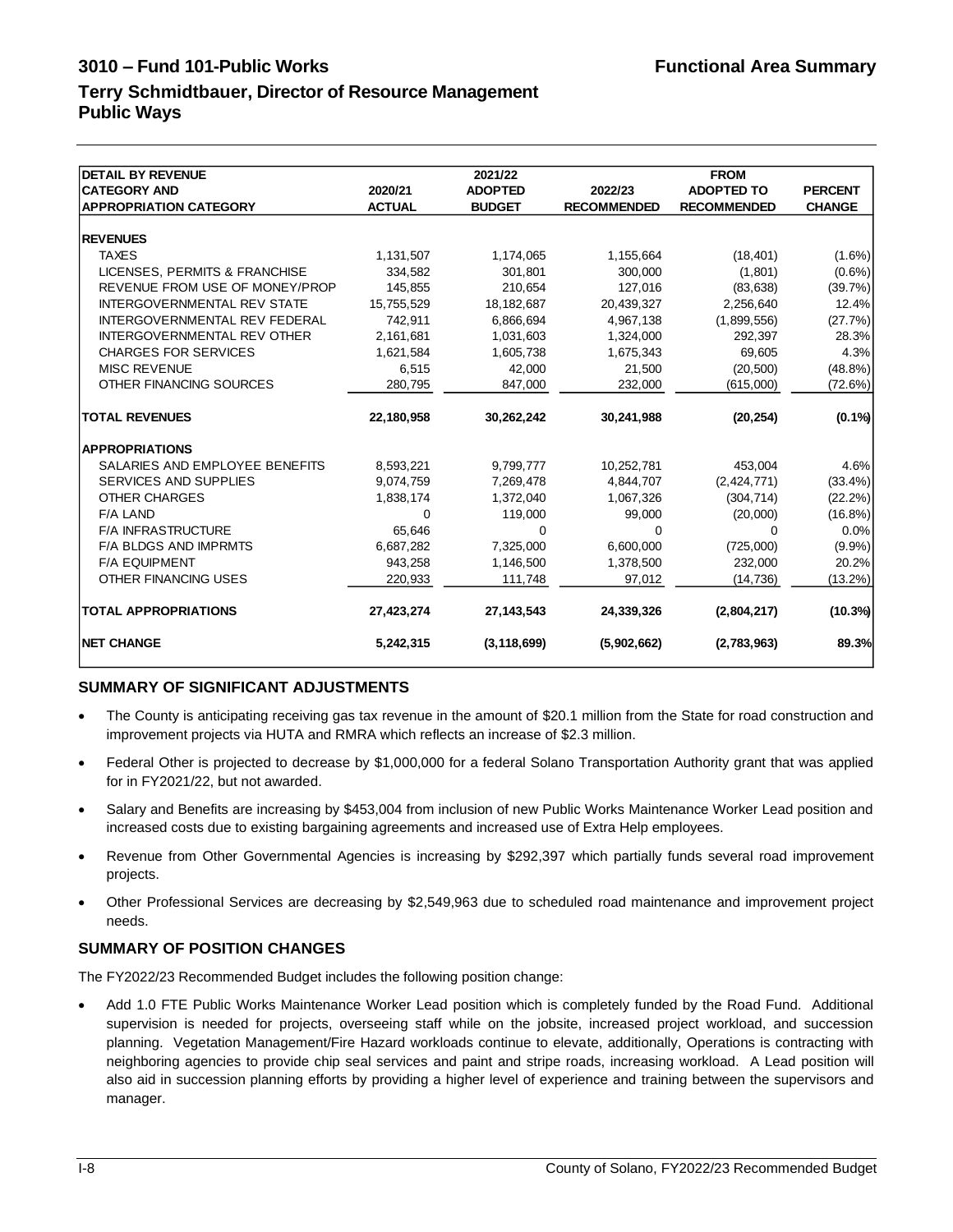#### **STAFFING TREND**



# **PENDING ISSUES AND POLICY CONSIDERATIONS**

Now that each component of SB 1 is fully implemented, revenue increases and decreases occur at more moderate rates. While fluctuations in fuelconsumption, inflation, economic stability, and vehicle registrations affect SB 1 revenue, gasoline prices no longer directly tie to fuel tax rates, providing more revenue stability. Although fuel consumption has been declining in recent years, the rate of inflation has outpaced that decline, resulting in relatively stable gas tax revenues. FY2022/23 is projected to see a 12% increase over FY2021/22 as the State rebounds from the COVID-19 pandemic. This projected increase could be impacted by either recent inflationary trends created by geopolitical concerns having an overall negative impact on the economy, or a State or federal government freeze or roll-back on gas taxes. The Department will continue to closely monitor the revenue received and impacts of various governmental decisions and legislation and may need to adjust projects accordingly.

The Department will continue to seek opportunities to collaborate with cities and regional agencies to pool resources to complete mutually beneficial projects. Such collaboration increases available funding for these regional road projects, which should make the project more attractive to quality contractors and result in better competitive bidding practices.

Currently, the State is working to determine distributions from federal relief funds as well as current State surpluses. The County may see funds that will benefit active transportation and bridge projects from these sources. The Department will continue monitoring these various infrastructure funding opportunities.

Public Works owns corporation yards in Fairfield, Vacaville, Rio Vista, and Dixon. While the Rio Vista Corporation yard has been recently upgraded, the other corporation yard facilities date back to the 1950s and 1960s and have not undergone major renovations since originally constructed. The Fairfield corporation yard also houses Fleet's heavy equipment shop. These aging facilities will need to be replaced or renovated in the near future. The Department will work with the County Administrator's Office and General Services to evaluate potential facility upgrades, consolidation, and relocation to determine a short- and longterm plan for these facilities.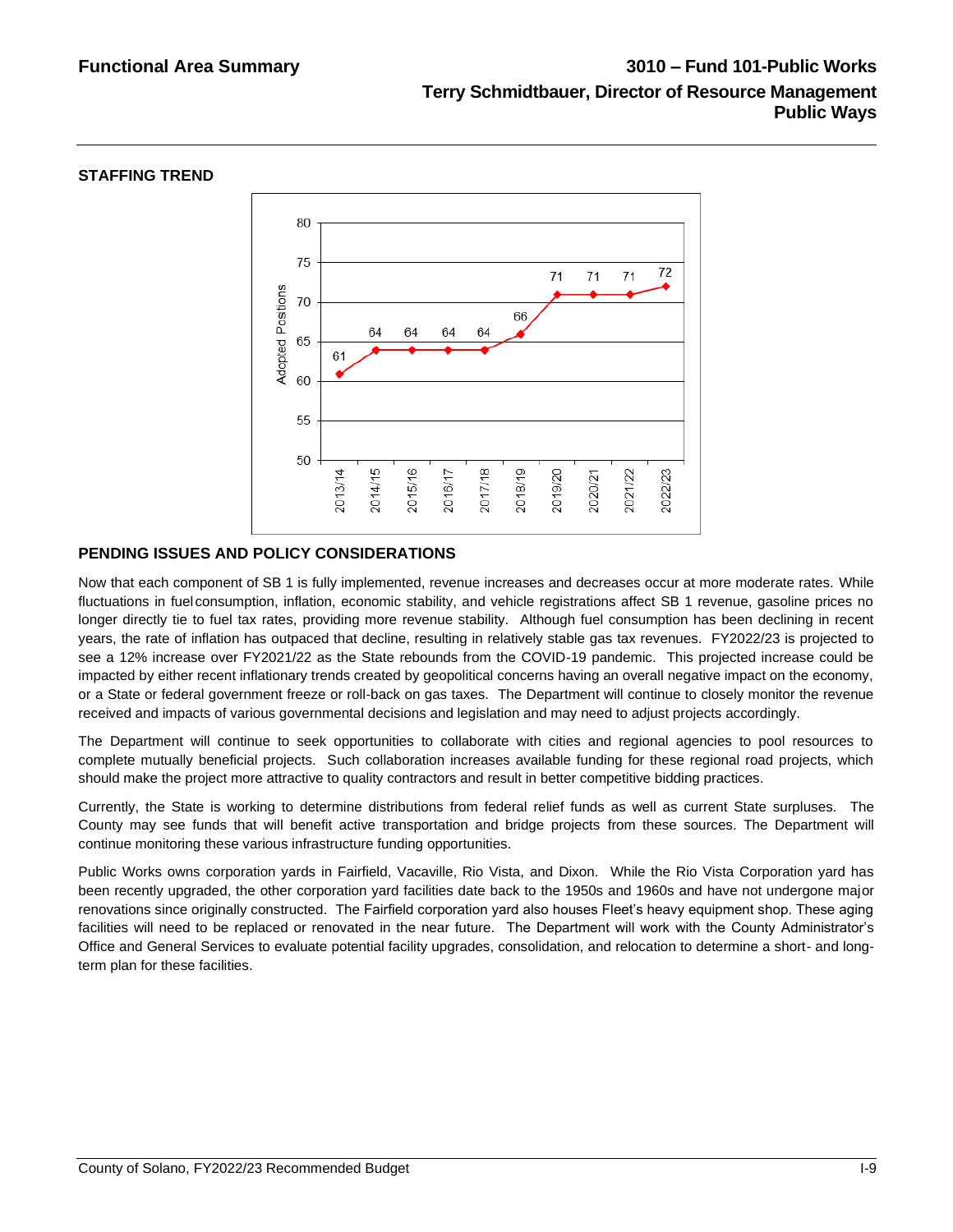# **Terry Schmidtbauer, Director of Resource Management Public Ways**

| <b>DETAIL BY REVENUE</b>          |               | 2021/22        |                    | <b>FROM</b>        |                |
|-----------------------------------|---------------|----------------|--------------------|--------------------|----------------|
| <b>AND APPROPRIATION</b>          | 2020/21       | <b>ADOPTED</b> | 2022/23            | <b>ADOPTED TO</b>  | <b>PERCENT</b> |
| OTHER ADMINISTERED BUDGETS        | <b>ACTUAL</b> | <b>BUDGET</b>  | <b>RECOMMENDED</b> | <b>RECOMMENDED</b> | <b>CHANGE</b>  |
|                                   |               |                |                    |                    |                |
| <b>REVENUES</b>                   |               |                |                    |                    |                |
| 3030 REGIONAL TRANSPORTATION PROJ | 0             | 15,111         | 7,556              | (7, 555)           | $(50.0\%)$     |
| 3020 PUBLIC WORKS IMPROVEMENT     | 473,120       | 475,387        | 439,944            | (35, 443)          | (7.5%)         |
|                                   |               |                |                    |                    |                |
| <b>APPROPRIATIONS</b>             |               |                |                    |                    |                |
| 3030 REGIONAL TRANSPORTATION PROJ | 12,153        | 15,111         | 7,556              | (7, 555)           | $(50.0\%)$     |
| 3020 PUBLIC WORKS IMPROVEMENT     | 174,573       | 750,000        | 0                  | (750,000)          | $(100.0\%)$    |
|                                   |               |                |                    |                    |                |
| <b>NET CHANGE</b>                 |               |                |                    |                    |                |
| 3030 REGIONAL TRANSPORTATION PROJ | 12,153        | 0              | 0                  | 0                  | $0.0\%$        |
| 3020 PUBLIC WORKS IMPROVEMENT     | (298, 547)    | 274,613        | (439, 944)         | (714, 557)         | $(260.2\%)$    |
|                                   |               |                |                    |                    |                |

A summary of the budgets administered by the Public Works Department is provided on the following pages.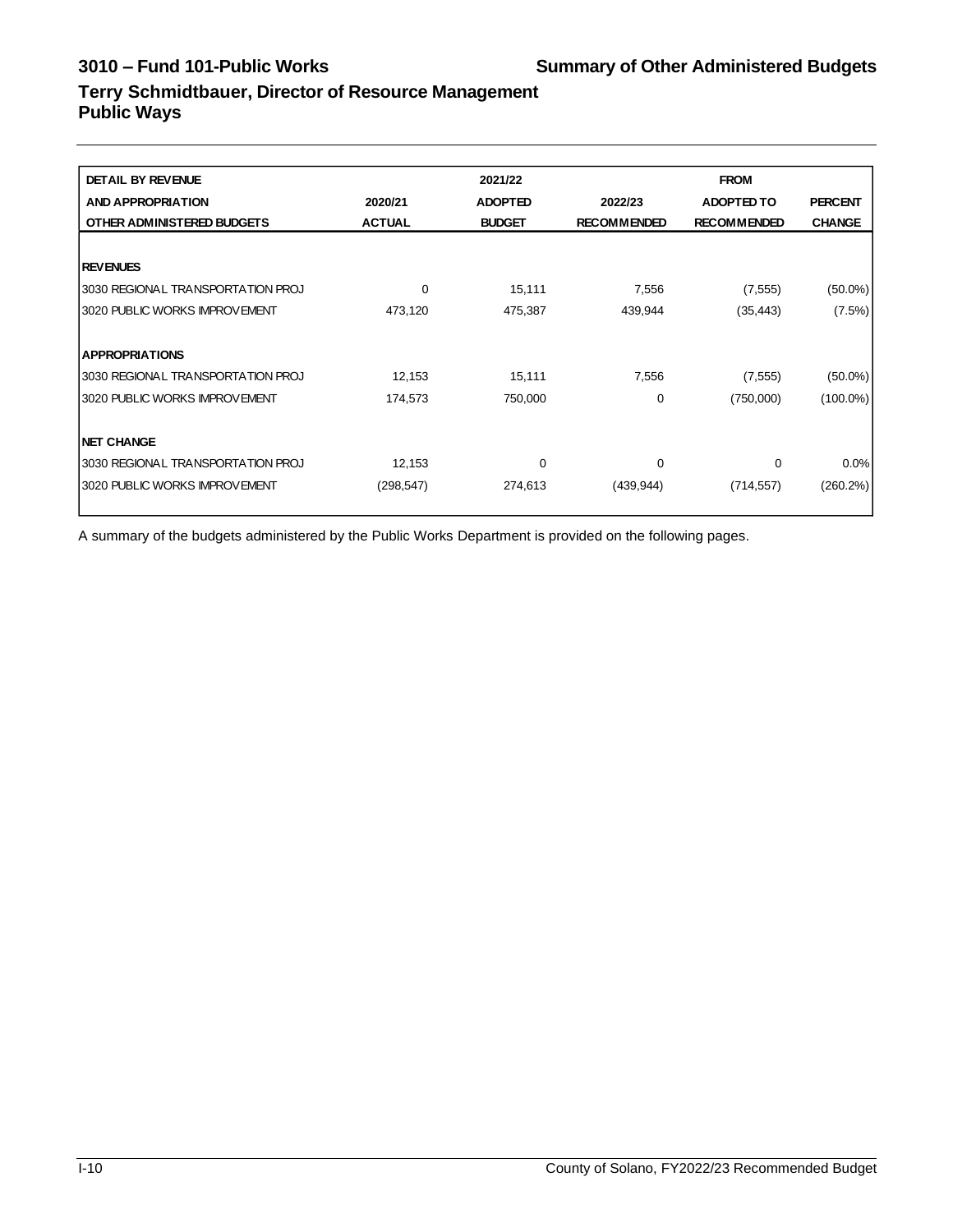#### **FUNCTION AND RESPONSIBILITIES**

This Budget tracks funds for regional transportation projects. Regional transportation projects typically consist of local roads that provide major points of access to the State highway system or provide regional connections between communities and key transportation facilities. The Public Works Engineering Services Division of the Department of Resource Management typically represents the County in the planning and implementation of such projects, many of which are coordinated with the Solano Transportation Authority (STA).

In FY2006/07, the Board of Supervisors approved a loan of up to \$3 million from the General Fund to support regional transportation projects, with the goal of repaying the loan with future transportation impact fees. The current principal loan balance outstanding as of June 30, 2022 is \$881,000.

On December 3, 2013, the Board adopted a resolution as part of the County Public Facilities Fee (PFF) Update which included a transportation fee component. This fee was established to address the impact of growth on the county regional road system. The transportation fee has two parts: The first part, Part A, of the fee is designed to generate fair-share funding from new development to recover County debt service obligations on the Vanden Road segment of the Jepson Parkway and Suisun Parkway in the unincorporated area. The second part, Part B, is the Regional Transportation Impact Fee (RTIF), which was included at the request of the Solano Transportation Authority (STA), in consultation with the STA's RTIF Policy Committee, composed of the seven City Managers, the Mayors, County Administrator, and one County Supervisor. The County completed a 5-year Public Facilities Fee Update approved by the Board of Supervisors in FY2019/20. Based on the update the County will continue to receive approximately 5% of all RTIF fee revenue for county road projects. This revenue is reflected in the Public Facilities Fund (Fund 296).

### **DEPARTMENTAL BUDGET SUMMARY**

The Recommended Budget represents a decrease of \$7,555 or 50% in revenues and appropriations when compared to the FY2021/22 Adopted Budget, which represents long-term debt proceeds and the interest payment towards the debt.

**Contracts** 

None.

Fixed Assets

None.

| <b>IDETAIL BY REVENUE</b>     |               | 2021/22        |                    | <b>FROM</b>        |                |
|-------------------------------|---------------|----------------|--------------------|--------------------|----------------|
| <b>CATEGORY AND</b>           | 2020/21       | <b>ADOPTED</b> | 2022/23            | <b>ADOPTED TO</b>  | <b>PERCENT</b> |
| <b>APPROPRIATION CATEGORY</b> | <b>ACTUAL</b> | <b>BUDGET</b>  | <b>RECOMMENDED</b> | <b>RECOMMENDED</b> | <b>CHANGE</b>  |
|                               |               |                |                    |                    |                |
| <b>REVENUES</b>               |               |                |                    |                    |                |
| OTHER FINANCING SOURCES       | 0             | 15,111         | 7,556              | (7, 555)           | $(50.0\%)$     |
|                               |               |                |                    |                    |                |
| <b>TOTAL REVENUES</b>         | 0             | 15,111         | 7,556              | (7, 555)           | $(50.0\%)$     |
| <b>APPROPRIATIONS</b>         |               |                |                    |                    |                |
| OTHER CHARGES                 | 12,153        | 15,111         | 7,556              | (7, 555)           | $(50.0\%)$     |
|                               |               |                |                    |                    |                |
| <b>TOTAL APPROPRIATIONS</b>   | 12,153        | 15,111         | 7,556              | (7, 555)           | $(50.0\%)$     |
| <b>INET CHANGE</b>            | 12,153        | 0              | 0                  | 0                  | 0.0%           |

# **SUMMARY OF SIGNIFICANT ADJUSTMENTS**

There are currently no new projects planned for FY2022/23.

#### **SUMMARY OF POSITION CHANGES**

There are no positions allocated to this budget.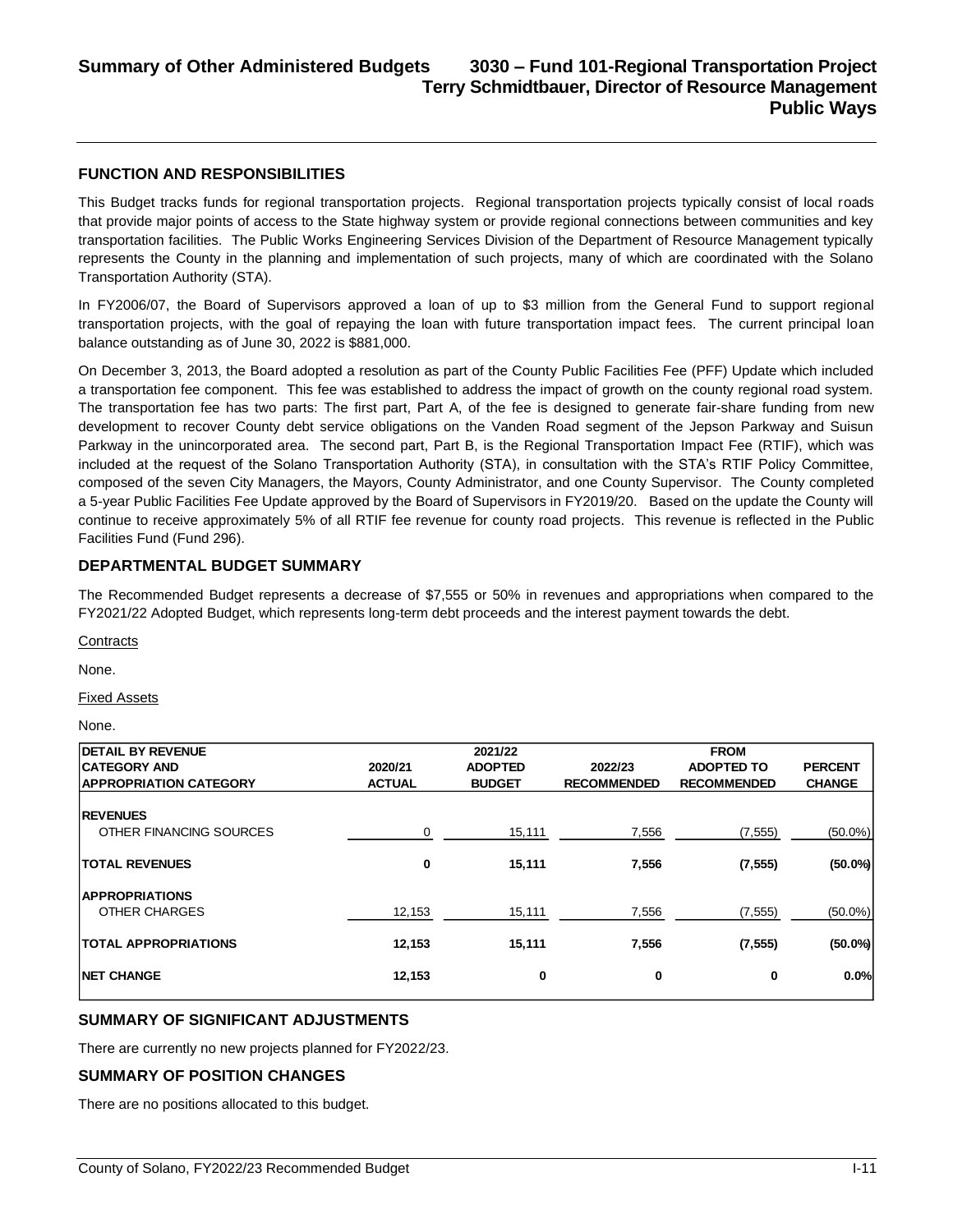# **PENDING ISSUES AND POLICY CONSIDERATIONS**

COVID-19 – The Recommended Budget was prepared during the continued response to the COVID-19 pandemic emergency. At this time, it is unclear if the FY2022/23 Budget will be additionally impacted by COVID-19. Department staff will continue to monitor and evaluate COVID-19 impacts and will provide necessary revisions when verified.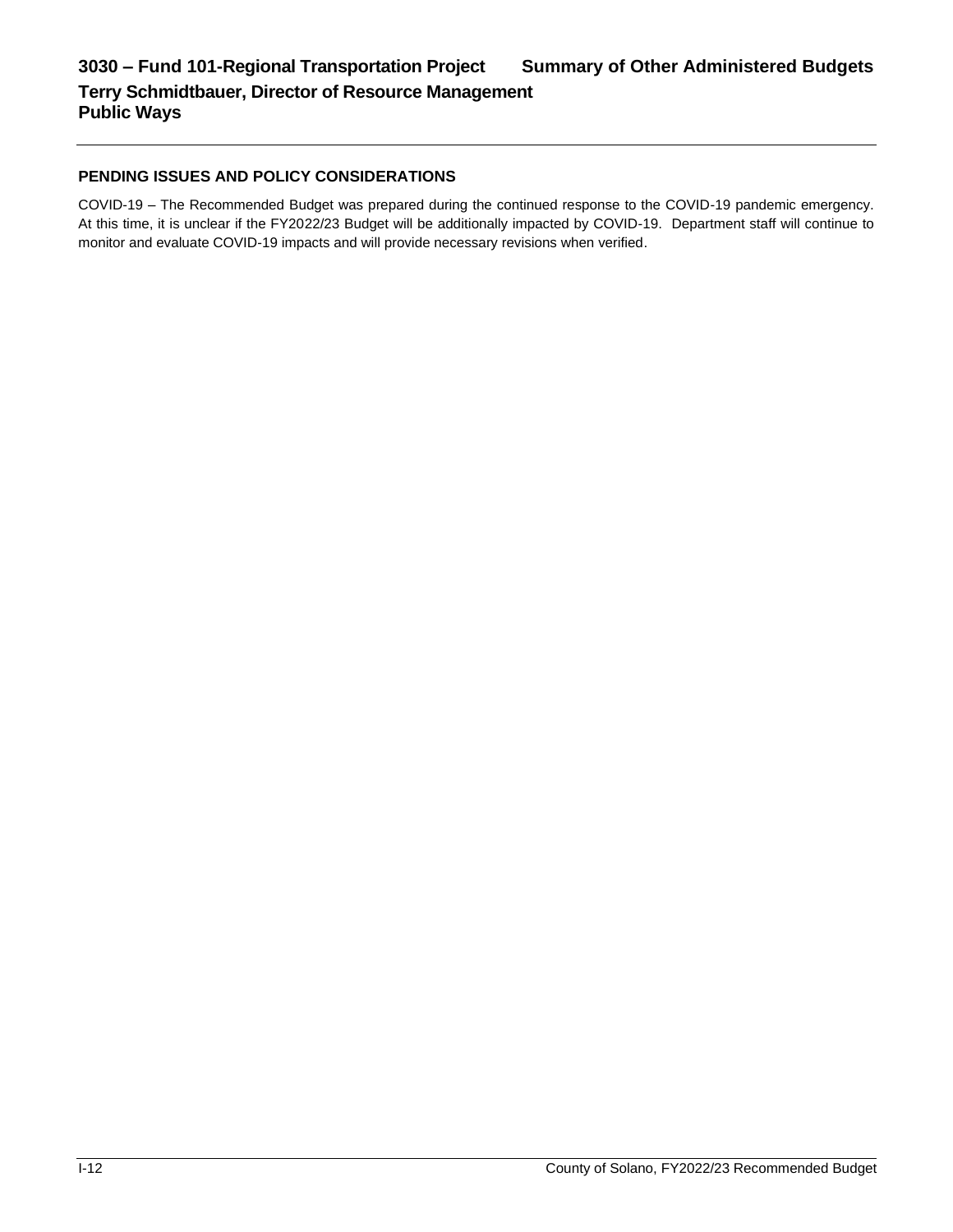#### **FUNCTION AND RESPONSIBILITIES**

The Public Works Improvement Fund Budget exists to fund the construction of roads and other public works improvements in certain areas of the County. Property owners who make an application to develop their property, such as a subdivision or building permit, are required in some locations to pay for road improvements. The payments are placed in this fund as a holding account until the road improvements are made, at which time the funds are used to reimburse the actual cost of the work performed. The improvements are restricted to the area where the property development occurred. The largest sources of such payments are the English Hills Zone of Benefit, Green Valley Zone of Benefit, and the Recology Hay Road, Road Damage Agreement. The work is performed by Public Works Division employees on a reimbursable basis.

#### **DEPARTMENTAL BUDGET SUMMARY**

The Recommended Budget represents a decrease of \$35,443 or 7.5% in revenues and a decrease of \$750,000 or 100% in expenditures when compared to FY2021/22 Adopted Budget. As a result, the net fund cost is decreased by \$714,557, and the Public Works Improvement fund balance is increased by \$439,944.

#### Primary Funding Sources

The primary funding sources include: \$415,000 in impact fees from Recology Road Damage Agreement and \$21,000 in impact fees from the English Hills Zone of Benefit area, which represents a decrease of \$35,443 or 7.5% when compared to the FY2021/22 Adopted Budget due to a reduction in home construction, resulting in less impact fee revenue.

#### Primary Costs

The primary costs reflect a decrease of \$750,000 in Operating Transfers to the Road Fund as no projects are scheduled for the English Hills Zone of Benefit or Recology landfill area.

**Contracts** 

None.

Fixed Assets

None.

See related Budget Unit 9122 - Fund 278 Contingencies (refer to Contingencies section of the Budget).

| <b>IDETAIL BY REVENUE</b>      |               | 2021/22        |                    | <b>FROM</b>        |                |
|--------------------------------|---------------|----------------|--------------------|--------------------|----------------|
| <b>ICATEGORY AND</b>           | 2020/21       | <b>ADOPTED</b> | 2022/23            | <b>ADOPTED TO</b>  | <b>PERCENT</b> |
| <b>APPROPRIATION CATEGORY</b>  | <b>ACTUAL</b> | <b>BUDGET</b>  | <b>RECOMMENDED</b> | <b>RECOMMENDED</b> | <b>CHANGE</b>  |
|                                |               |                |                    |                    |                |
| <b>IREVENUES</b>               |               |                |                    |                    |                |
| REVENUE FROM USE OF MONEY/PROP | 5,967         | 7,887          | 3,944              | (3,943)            | $(50.0\%)$     |
| <b>CHARGES FOR SERVICES</b>    | 423,007       | 425,000        | 415,000            | (10,000)           | $(2.4\%)$      |
| <b>MISC REVENUE</b>            | 44,147        | 42,500         | 21,000             | (21,500)           | $(50.6\%)$     |
| <b>ITOTAL REVENUES</b>         | 473,120       | 475,387        | 439,944            | (35, 443)          | (7.5%)         |
| <b>APPROPRIATIONS</b>          |               |                |                    |                    |                |
| OTHER FINANCING USES           | 174,573       | 750.000        | 0                  | (750,000)          | $(100.0\%)$    |
| <b>TOTAL APPROPRIATIONS</b>    | 174,573       | 750,000        | 0                  | (750,000)          | $(100.0\%)$    |
| <b>INET CHANGE</b>             | (298, 547)    | 274,613        | (439, 944)         | (714, 557)         | $(260.2\%)$    |

# **SUMMARY OF SIGNIFICANT ADJUSTMENTS**

None.

# **SUMMARY OF POSITION CHANGES**

There are no positions allocated to this budget.